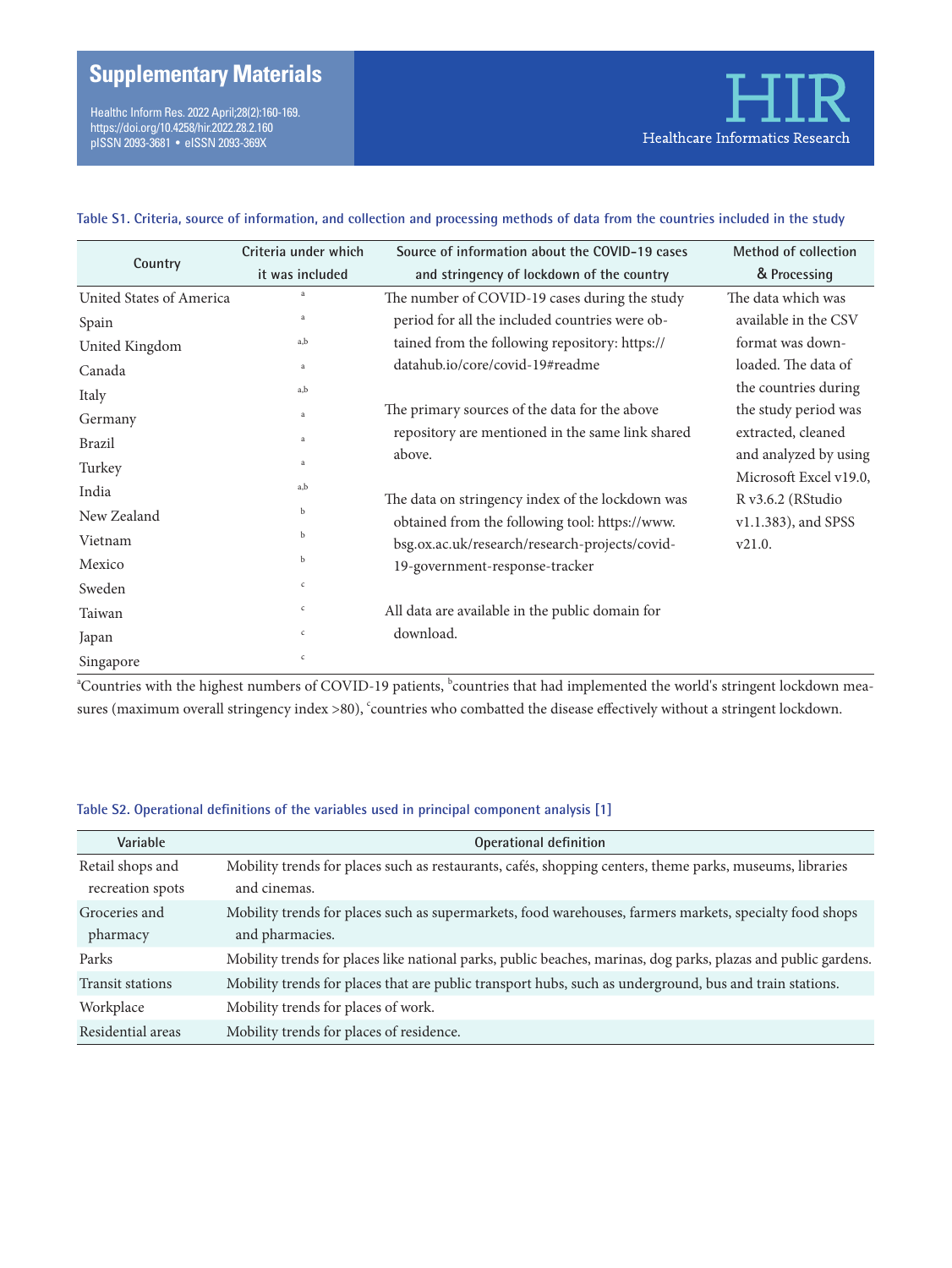| Country | Coefficient      | Estimate | 95% CI          | $p$ -value |
|---------|------------------|----------|-----------------|------------|
| Brazil  | Intercept        | $7.2\,$  | (6.4, 8.0)      | < 0.001    |
|         | Lag 2            | $-0.3$   | $(-1.4, 0.7)$   | 0.530      |
|         | Lag 3            | $-0.3$   | $(-1.5, 1.0)$   | 0.666      |
|         | Lag 4            | 0.2      | $(-1.0, 1.4)$   | 0.735      |
|         | Lag 5            | $0.1\,$  | $(-1.1, 1.3)$   | 0.869      |
|         | Lag 6            | $-0.6$   | $(-1.8, 0.6)$   | 0.335      |
|         | Lag <sub>7</sub> | 0.3      | $(-0.9, 1.5)$   | 0.583      |
|         | Lag 8            | 0.1      | $(-1.1, 1.3)$   | 0.868      |
|         | Lag 9            | $0.0\,$  | $(-1.2, 1.1)$   | 0.956      |
|         | Lag $10$         | $0.1\,$  | $(-1.1, 1.3)$   | 0.882      |
|         | Lag 11           | $0.0\,$  | $(-1.2, 1.2)$   | 0.993      |
|         | Lag 12           | $0.0\,$  | $(-1.2, 1.2)$   | 0.984      |
|         | Lag 13           | $0.1\,$  | $(-1.0, 1.2)$   | 0.876      |
|         | Lag 14           | $-1.3$   | $(-2.3, -0.4)$  | 0.009      |
| Canada  | Intercept        | 16.9     | (13.7, 20.1)    | < 0.001    |
|         | Lag 2            | 3.3      | $(-2.9, 9.5)$   | 0.294      |
|         | Lag 3            | 1.9      | $(-4.9, 8.8)$   | 0.578      |
|         | Lag 4            | $-1.7$   | $(-9.0, 5.6)$   | 0.637      |
|         | Lag 5            | $-2.6$   | $(-9.8, 4.7)$   | 0.482      |
|         | Lag 6            | $-0.8$   | $(-8.0, 6.4)$   | 0.826      |
|         | Lag <sub>7</sub> | 2.4      | $(-4.8, 9.6)$   | 0.502      |
|         | Lag 8            | 0.7      | $(-6.0, 7.3)$   | 0.845      |
|         | Lag 9            | $-1.1$   | $(-8.4, 6.3)$   | 0.772      |
|         | Lag 10           | 2.8      | $(-4.6, 10.3)$  | 0.448      |
|         | Lag 11           | $-2.1$   | $(-9.7, 5.4)$   | 0.571      |
|         | Lag 12           | 1.1      | $(-5.3, 7.5)$   | 0.740      |
|         | Lag 13           | $-2.1$   | $(-8.0, 3.7)$   | 0.474      |
|         | Lag 14           | $-4.5$   | $(-9.9, 0.9)$   | 0.099      |
| Germany | Intercept        | 67.9     | (45.0, 90.8)    | < 0.001    |
|         | Lag 2            | $10.0\,$ | $(-10.2, 30.1)$ | 0.328      |
|         | Lag 3            | $-5.7$   | $(-26.3, 14.9)$ | 0.581      |
|         | Lag 4            | $-0.9$   | $(-22.1, 20.2)$ | 0.929      |
|         | Lag 5            | $-2.8$   | $(-26.5, 20.8)$ | 0.812      |
|         | Lag 6            | 6.6      | $(-17.0, 30.3)$ | 0.577      |
|         | Lag <sub>7</sub> | 6.5      | $(-17.2, 30.3)$ | 0.585      |
|         | Lag 8            | 9.1      | $(-14.7, 32.9)$ | 0.447      |
|         | Lag 9            | 1.1      | $(-22.7, 24.9)$ | 0.927      |
|         | Lag 10           | $0.7\,$  | $(-23.3, 24.7)$ | 0.953      |
|         | Lag 11           | $-9.1$   | $(-33.1, 15.0)$ | 0.455      |
|         | Lag 12           | $-4.1$   | $(-25.4, 17.1)$ | 0.700      |
|         | Lag 13           | $-17.7$  | $(-38.3, 3.0)$  | 0.092      |
|         | Lag 14           | $-4.9$   | $(-25.3, 15.4)$ | 0.629      |

**Table S3. Association between mobility and COVID-19 case doubling time: results from finite distributed lag models**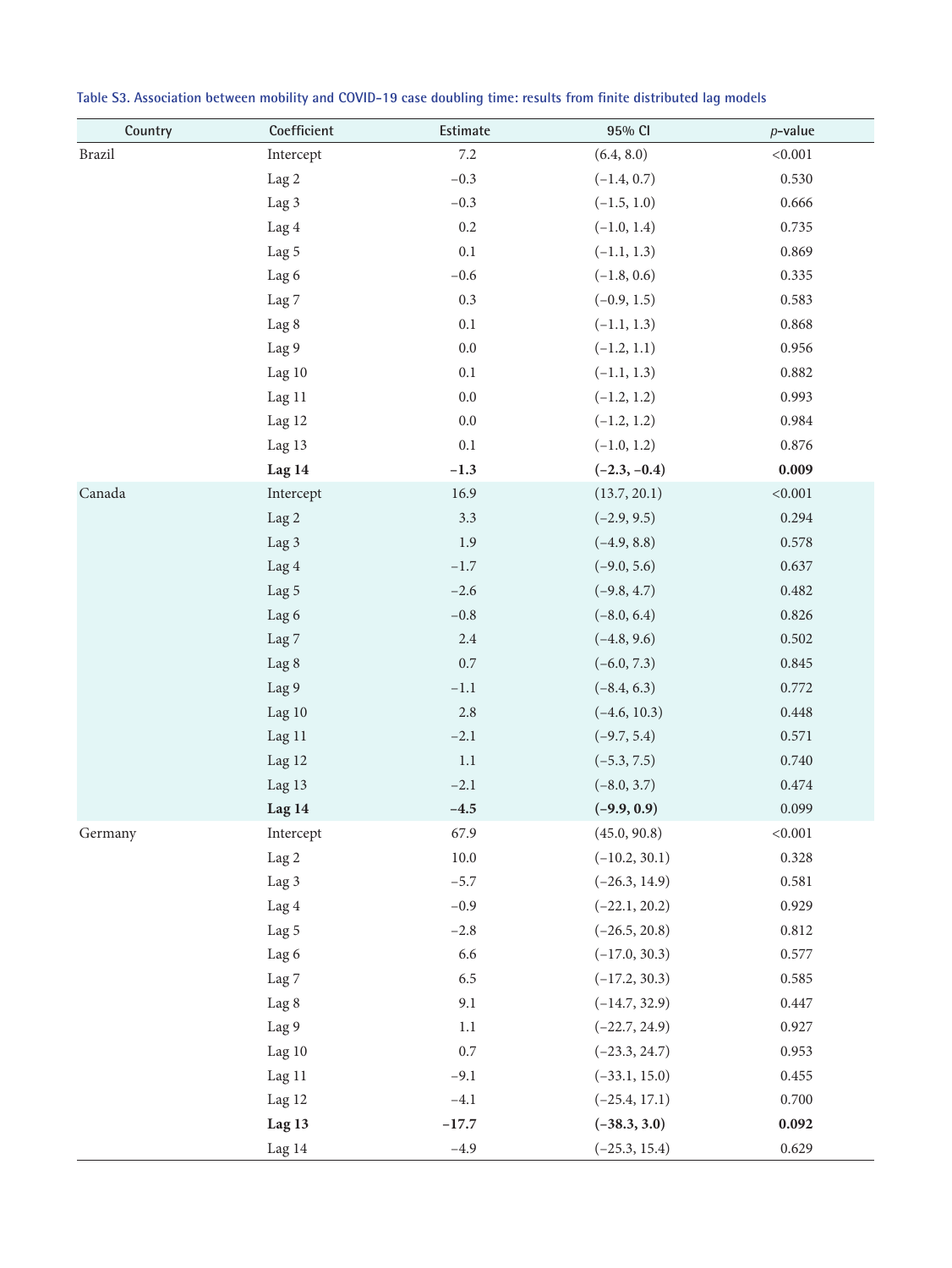| Country | Coefficient      | Estimate        | 95% CI           | $p$ -value |
|---------|------------------|-----------------|------------------|------------|
| India   | Intercept        | $\!\!\!\!\!8.4$ | (6.7, 10.1)      | < 0.001    |
|         | Lag 2            | $-1.5$          | $(-4.6, 1.5)$    | 0.322      |
|         | Lag 3            | $0.8\,$         | $(-2.8, 4.3)$    | 0.665      |
|         | Lag 4            | $0.6\,$         | $(-3.1, 4.2)$    | 0.757      |
|         | Lag 5            | $3.1\,$         | $(-0.6, 6.7)$    | 0.103      |
|         | Lag 6            | $-2.1$          | $(-5.8, 1.6)$    | 0.262      |
|         | Lag <sub>7</sub> | $-2.6$          | $(-6.2, 1.1)$    | 0.171      |
|         | Lag 8            | $1.0\,$         | $(-2.6, 4.7)$    | 0.579      |
|         | Lag 9            | $-1.5$          | $(-5.1, 2.2)$    | 0.422      |
|         | Lag 10           | $1.0\,$         | $(-2.6, 4.6)$    | 0.587      |
|         | Lag 11           | 4.2             | (0.6, 7.8)       | 0.024      |
|         | Lag 12           | $-10.9$         | $(-14.5, -7.3)$  | < 0.001    |
|         | Lag 13           | 4.9             | (1.4, 8.4)       | 0.006      |
|         | Lag 14           | $2.0\,$         | $(-0.9, 5.0)$    | 0.178      |
| Italy   | Intercept        | 47.6            | (37.2, 58.1)     | < 0.001    |
|         | Lag 2            | $\rm 0.8$       | (0.0, 4.3)       | 0.105      |
|         | Lag 3            | $0.0\,$         | $(-1.6, 2.1)$    | 0.881      |
|         | Lag 4            | $0.0\,$         | $(-1.8, 1.9)$    | 0.997      |
|         | Lag 5            | $0.0\,$         | $(-1.5, 2.3)$    | 0.832      |
|         | Lag 6            | $0.3\,$         | $(-0.8, 3.3)$    | 0.495      |
|         | Lag <sub>7</sub> | $0.0\,$         | $(-1.7, 2.0)$    | 0.951      |
|         | Lag 8            | $-0.2$          | $(-3.0, 1.0)$    | 0.604      |
|         | Lag 9            | $0.0\,$         | $(-1.9, 1.8)$    | 0.990      |
|         | Lag 10           | $0.0\,$         | $(-2.6, 1.3)$    | 0.732      |
|         | Lag 11           | $0.2\,$         | $(-0.9, 3.3)$    | 0.533      |
|         | Lag 12           | $0.0\,$         | $(-2.5, 1.3)$    | 0.756      |
|         | Lag 13           | 0.0             | $(-1.9, 1.7)$    | 0.958      |
|         | Lag 14           | $-2.6$          | $(-7.2, -0.2)$   | 0.006      |
| Japan   | Intercept        | 63.0            | (48.9, 77.1)     | < 0.001    |
|         | Lag 2            | $-0.3$          | $(-12.9, 12.3)$  | 0.961      |
|         | Lag 3            | $6.0\,$         | $(-7.4, 19.4)$   | 0.372      |
|         | Lag 4            | 6.1             | $(-7.7, 19.9)$   | 0.381      |
|         | Lag 5            | $7.1\,$         | $(-6.4, 20.6)$   | 0.296      |
|         | Lag 6            | 9.7             | $(-3.8, 23.2)$   | 0.155      |
|         | Lag <sub>7</sub> | 4.4             | $(-9.1, 17.9)$   | 0.520      |
|         | Lag 8            | $-0.1$          | $(-13.5, 13.4)$  | 0.993      |
|         | Lag 9            | $-0.7$          | $(-14.2, 12.9)$  | 0.919      |
|         | Lag 10           | $-5.8$          | $(-19.4, 7.9)$   | 0.402      |
|         | Lag 11           | $1.1\,$         | $(-12.5, 14.7)$  | 0.870      |
|         | Lag 12           | $-26.3$         | $(-39.9, -12.7)$ | 0.000      |
|         | Lag 13           | $-11.3$         | $(-24.5, 2.0)$   | 0.094      |
|         | Lag 14           | $-16.4$         | $(-30.3, -2.6)$  | 0.021      |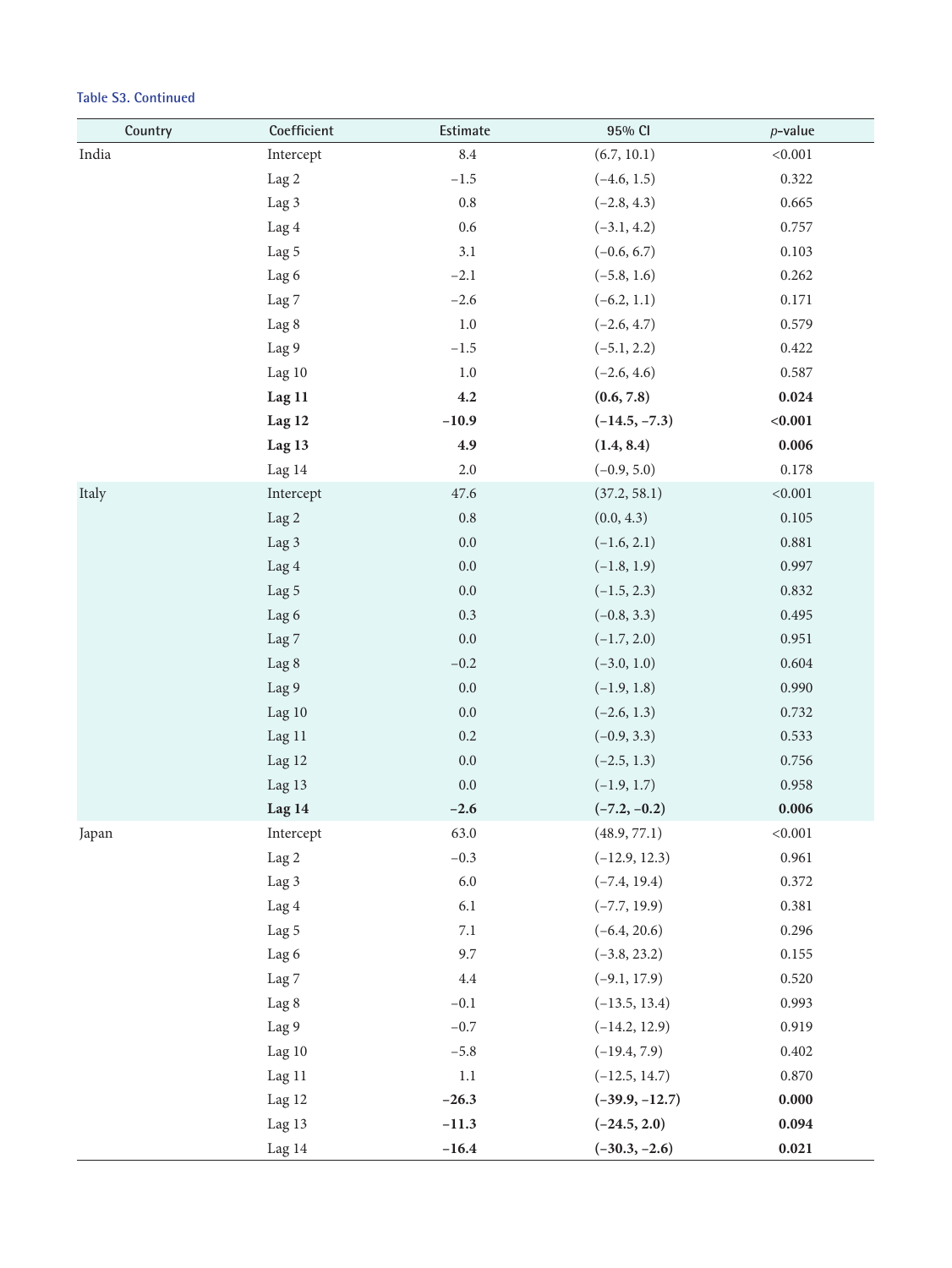| Country     | Coefficient      | Estimate | 95% CI          | $p$ -value |
|-------------|------------------|----------|-----------------|------------|
| Mexico      | Intercept        | 7.9      | (7.2, 8.5)      | < 0.001    |
|             | Lag 2            | 0.5      | $(-0.6, 1.6)$   | 0.353      |
|             | Lag 3            | $0.4\,$  | $(-0.9, 1.7)$   | 0.555      |
|             | Lag 4            | $-0.8$   | $(-2.1, 0.6)$   | 0.249      |
|             | Lag 5            | $-0.2$   | $(-1.5, 1.2)$   | 0.807      |
|             | Lag 6            | $-0.6$   | $(-1.9, 0.8)$   | 0.408      |
|             | Lag <sub>7</sub> | 0.9      | $(-0.4, 2.2)$   | 0.188      |
|             | Lag 8            | $-0.4$   | $(-1.6, 0.8)$   | 0.512      |
|             | Lag 9            | $0.0\,$  | $(-1.3, 1.3)$   | 0.965      |
|             | Lag 10           | $-0.4$   | $(-1.7, 1.0)$   | 0.579      |
|             | Lag 11           | $0.4\,$  | $(-1.0, 1.7)$   | 0.612      |
|             | Lag 12           | $-0.1$   | $(-1.5, 1.2)$   | 0.851      |
|             | Lag 13           | 0.1      | $(-1.3, 1.4)$   | 0.921      |
|             | Lag 14           | $-1.3$   | $(-2.4, -0.2)$  | 0.026      |
| New Zealand | Intercept        | 112.4    | (78.3, 151.8)   | < 0.001    |
|             | Lag 2            | 2.9      | $(-1.9, 22.6)$  | 0.274      |
|             | Lag 3            | $-0.2$   | $(-19.2, 12.3)$ | 0.825      |
|             | Lag 4            | $0.0\,$  | $(-17.6, 14.9)$ | 0.934      |
|             | Lag 5            | $-0.3$   | $(-20.4, 12.2)$ | 0.797      |
|             | Lag 6            | $0.0\,$  | $(-17.6, 14.9)$ | 0.936      |
|             | Lag <sub>7</sub> | 0.2      | $(-13.1, 19.9)$ | 0.836      |
|             | Lag 8            | $2.6\,$  | $(-6.0, 31.5)$  | 0.436      |
|             | Lag 9            | $-0.1$   | $(-19.2, 13.8)$ | 0.871      |
|             | Lag 10           | $0.0\,$  | $(-18.6, 14.6)$ | 0.904      |
|             | Lag 11           | $-0.3$   | $(-20.9, 13.3)$ | 0.823      |
|             | Lag 12           | $-0.1$   | $(-19.5, 14.7)$ | 0.887      |
|             | Lag 13           | $-0.5$   | $(-22.6, 11.0)$ | 0.723      |
|             | Lag 14           | $-7.3$   | $(-34.7, 0.2)$  | 0.086      |
| Singapore   | Intercept        | 13.5     | (12.3, 15.8)    | < 0.001    |
|             | Lag 2            | $1.2\,$  | $(-1.1, 1.6)$   | 0.131      |
|             | Lag 3            | $1.1\,$  | $(-1.3, 1.6)$   | 0.564      |
|             | Lag 4            | $-1.2$   | $(-1.7, 1.1)$   | 0.228      |
|             | Lag 5            | $1.1\,$  | $(-1.3, 1.5)$   | 0.650      |
|             | Lag 6            | $1.0\,$  | $(-1.5, 1.4)$   | 0.898      |
|             | Lag 7            | 1.2      | $(-1.2, 1.8)$   | 0.250      |
|             | Lag 8            | $-1.1$   | $(-1.5, 1.3)$   | 0.675      |
|             | Lag 9            | 1.0      | $(-1.4, 1.5)$   | 0.849      |
|             | Lag 10           | $-1.2$   | $(-1.8, 1.2)$   | 0.365      |
|             | Lag 11           | $1.1\,$  | $(-1.3, 1.6)$   | 0.506      |
|             | Lag 12           | $-1.1$   | $(-1.6, 1.2)$   | 0.437      |
|             | Lag 13           | $1.1\,$  | $(-1.3, 1.6)$   | 0.536      |
|             | Lag 14           | $-1.5$   | $(-1.9, -1.1)$  | 0.008      |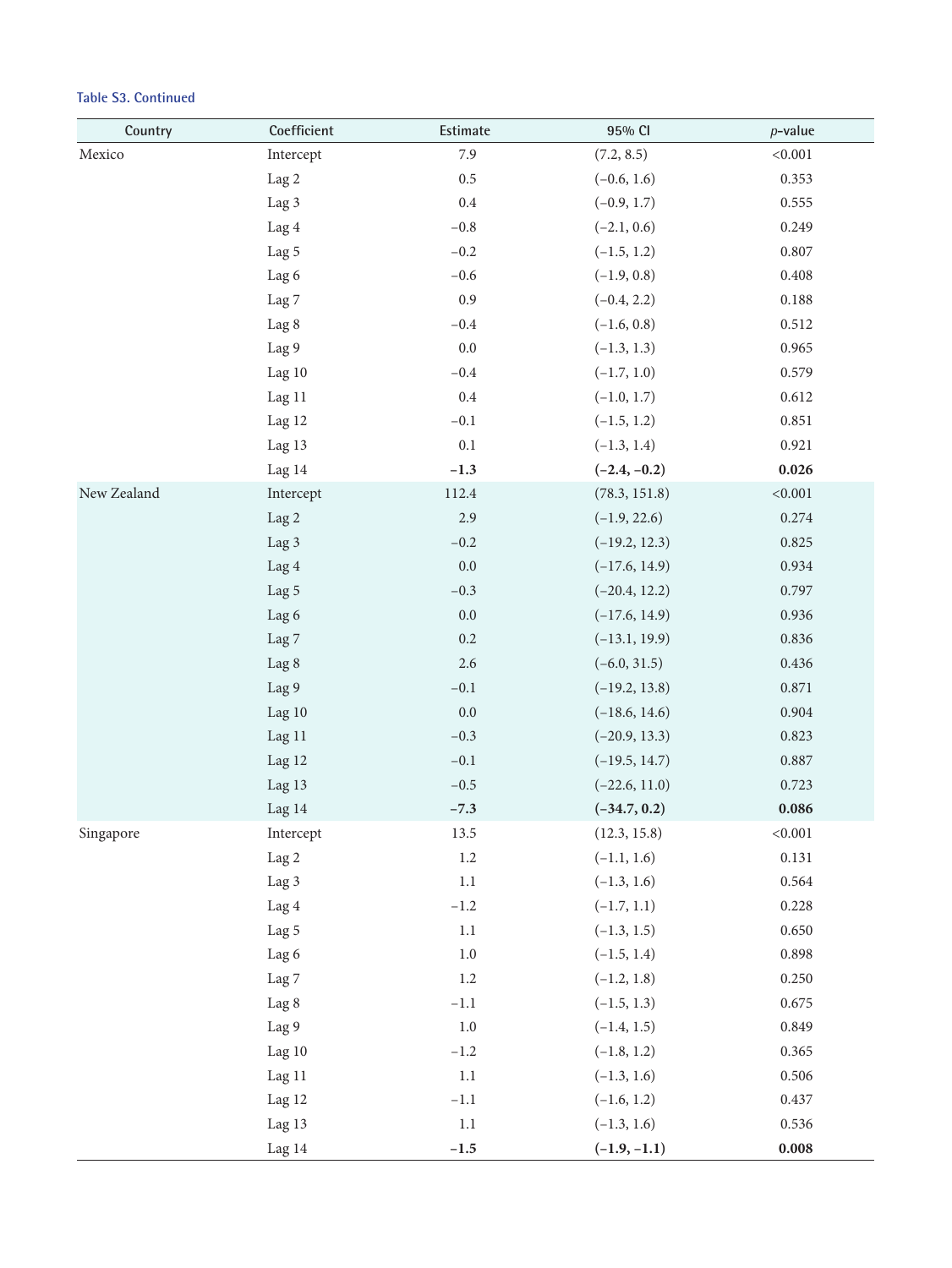| Country | Coefficient      | Estimate | 95% CI          | $p$ -value |
|---------|------------------|----------|-----------------|------------|
| Spain   | Intercept        | 20.1     | (15.0, 26.0)    | < 0.001    |
|         | Lag 2            | 1.2      | $(-1.3, 1.9)$   | 0.468      |
|         | Lag 3            | $-1.2$   | $(-2.3, 1.5)$   | 0.467      |
|         | Lag 4            | $1.1\,$  | $(-1.6, 2.1)$   | 0.669      |
|         | Lag 5            | $-1.1$   | $(-2.1, 1.6)$   | 0.721      |
|         | Lag 6            | 1.1      | $(-1.6, 2.1)$   | 0.651      |
|         | Lag <sub>7</sub> | 1.1      | $(-1.6, 2.1)$   | 0.653      |
|         | Lag 8            | $-1.3$   | $(-2.4, 1.4)$   | 0.414      |
|         | Lag 9            | $-1.3$   | $(-2.4, 1.4)$   | 0.381      |
|         | Lag 10           | 1.5      | $(-1.2, 2.9)$   | 0.190      |
|         | Lag 11           | $-1.1$   | $(-2.1, 1.8)$   | 0.795      |
|         | Lag 12           | $1.1\,$  | $(-1.6, 2.2)$   | 0.650      |
|         | Lag 13           | $-1.2$   | $(-2.3, 1.6)$   | 0.539      |
|         | Lag 14           | $-1.6$   | $(-2.8, -1.1)$  | 0.029      |
| Sweden  | Intercept        | 18.0     | (14.5, 21.6)    | < 0.001    |
|         | Lag 2            | $-1.0$   | $(-4.0, 1.9)$   | 0.487      |
|         | Lag 3            | 0.5      | $(-2.6, 3.5)$   | 0.758      |
|         | Lag 4            | $-0.3$   | $(-3.3, 2.8)$   | 0.868      |
|         | Lag 5            | $0.2\,$  | $(-3.2, 3.5)$   | 0.919      |
|         | Lag 6            | $0.2\,$  | $(-3.1, 3.5)$   | 0.899      |
|         | Lag <sub>7</sub> | $1.0\,$  | $(-2.4, 4.3)$   | 0.566      |
|         | Lag 8            | $0.6\,$  | $(-2.8, 4.0)$   | 0.718      |
|         | Lag 9            | $0.0\,$  | $(-3.3, 3.3)$   | 1.000      |
|         | Lag 10           | $-1.9$   | $(-5.2, 1.4)$   | 0.258      |
|         | Lag 11           | 0.3      | $(-3.0, 3.7)$   | 0.841      |
|         | Lag 12           | $-0.5$   | $(-3.6, 2.6)$   | 0.733      |
|         | Lag 13           | $-0.5$   | $(-3.5, 2.5)$   | 0.758      |
|         | Lag 14           | $-2.7$   | $(-5.6, 0.3)$   | 0.073      |
| Taiwan  | Intercept        | 47.0     | (29.6, 64.4)    | < 0.001    |
|         | Lag 2            | 9.6      | $(-2.1, 21.3)$  | 0.105      |
|         | Lag 3            | $2.0\,$  | $(-10.6, 14.5)$ | 0.756      |
|         | Lag 4            | $-0.2$   | $(-12.7, 12.4)$ | 0.981      |
|         | Lag 5            | $3.7\,$  | $(-9.2, 16.5)$  | 0.569      |
|         | Lag 6            | $0.4\,$  | $(-12.4, 13.2)$ | 0.947      |
|         | Lag <sub>7</sub> | $0.3\,$  | $(-12.2, 12.7)$ | 0.965      |
|         | Lag 8            | $7.0\,$  | $(-5.2, 19.2)$  | 0.258      |
|         | Lag 9            | $-0.8$   | $(-13.3, 11.6)$ | 0.893      |
|         | Lag 10           | $-0.5$   | $(-13.2, 12.2)$ | 0.938      |
|         | Lag 11           | $0.8\,$  | $(-12.0, 13.6)$ | 0.900      |
|         | Lag 12           | $-5.4$   | $(-18.0, 7.2)$  | 0.399      |
|         | Lag 13           | 3.3      | $(-9.3, 16.0)$  | 0.602      |
|         | Lag 14           | $3.3\,$  | $(-8.4, 15.0)$  | 0.572      |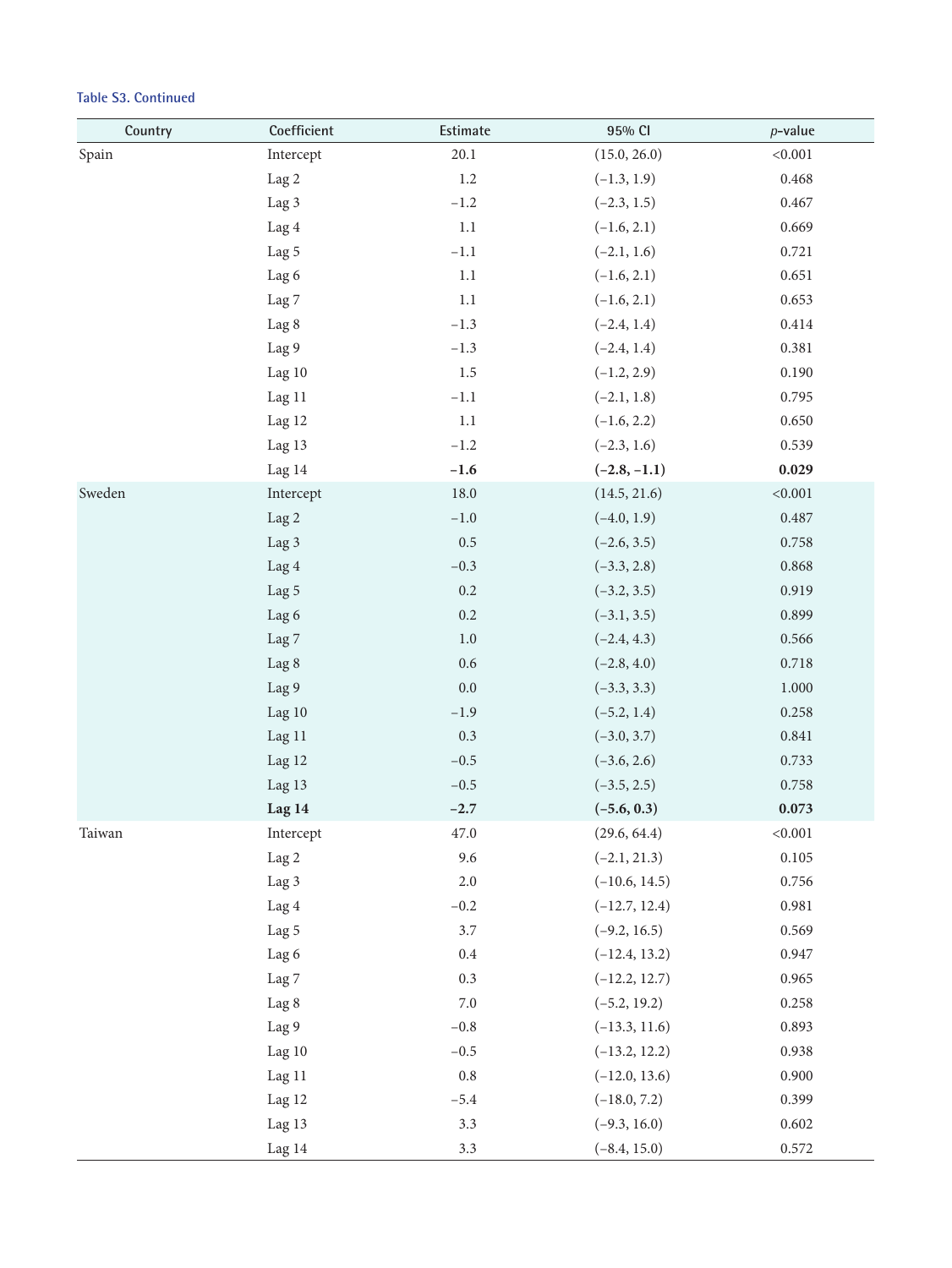| Country          | Coefficient      | Estimate | 95% CI          | $p$ -value |
|------------------|------------------|----------|-----------------|------------|
| Turkey           | Intercept        | 4.5      | (3.3, 5.8)      | < 0.001    |
|                  | Lag 2            | 0.1      | $(-1.2, 1.4)$   | 0.846      |
|                  | Lag 3            | $0.2\,$  | $(-1.3, 1.6)$   | 0.832      |
|                  | Lag 4            | $0.7\,$  | $(-0.8, 2.2)$   | 0.376      |
|                  | Lag 5            | $0.2\,$  | $(-1.4, 1.7)$   | 0.836      |
|                  | Lag 6            | $0.6\,$  | $(-1.0, 2.1)$   | 0.464      |
|                  | Lag <sub>7</sub> | $0.2\,$  | $(-1.3, 1.7)$   | 0.760      |
|                  | Lag 8            | 0.3      | $(-1.1, 1.7)$   | 0.677      |
|                  | Lag 9            | $-0.5$   | $(-2.1, 1.1)$   | 0.537      |
|                  | Lag 10           | $-0.5$   | $(-2.1, 1.1)$   | 0.499      |
|                  | Lag 11           | $-0.2$   | $(-1.8, 1.4)$   | 0.796      |
|                  | Lag 12           | $-0.4$   | $(-2.1, 1.2)$   | 0.600      |
|                  | Lag 13           | $-0.3$   | $(-1.9, 1.4)$   | 0.753      |
|                  | Lag 14           | $-1.3$   | $(-2.8, 0.1)$   | 0.070      |
| United Kingdom   | Intercept        | 18.0     | (14.8, 21.2)    | < 0.001    |
|                  | Lag 2            | $3.4\,$  | $(-5.1, 11.8)$  | 0.426      |
|                  | Lag 3            | 0.9      | $(-10.1, 11.9)$ | 0.868      |
|                  | Lag 4            | $-2.0$   | $(-13.0, 8.9)$  | 0.715      |
|                  | Lag 5            | $-3.7$   | $(-14.3, 7.0)$  | 0.494      |
|                  | Lag 6            | $-0.5$   | $(-11.1, 10.2)$ | 0.931      |
|                  | Lag <sub>7</sub> | 1.8      | $(-8.7, 12.3)$  | 0.738      |
|                  | Lag 8            | $-0.1$   | $(-10.7, 10.6)$ | 0.992      |
|                  | Lag 9            | 1.3      | $(-9.3, 11.9)$  | 0.803      |
|                  | Lag 10           | 1.2      | $(-9.6, 12.1)$  | 0.819      |
|                  | Lag 11           | $-0.6$   | $(-11.8, 10.5)$ | 0.908      |
|                  | Lag 12           | $1.2\,$  | $(-10.4, 12.7)$ | 0.841      |
|                  | Lag 13           | $0.7\,$  | $(-11.0, 12.4)$ | 0.901      |
|                  | Lag 14           | $-7.7$   | $(-16.1, 0.7)$  | 0.073      |
| United States of | Intercept        | 10.0     | (8.4, 11.4)     | < 0.001    |
| America          | Lag 2            | 1.1      | $(-1.2, 1.5)$   | 0.467      |
|                  | Lag 3            | $1.0\,$  | $(-1.5, 1.4)$   | 0.895      |
|                  | Lag 4            | $-1.1$   | $(-1.5, 1.4)$   | 0.768      |
|                  | Lag 5            | $-1.1\,$ | $(-1.7, 1.3)$   | 0.502      |
|                  | Lag 6            | $1.0\,$  | $(-1.4, 1.5)$   | 0.921      |
|                  | Lag <sub>7</sub> | $1.1\,$  | $(-1.3, 1.6)$   | 0.627      |
|                  | Lag 8            | $1.1\,$  | $(-1.3, 1.6)$   | 0.504      |
|                  | Lag 9            | $1.1\,$  | $(-1.4, 1.6)$   | 0.734      |
|                  | Lag 10           | 1.1      | $(-1.4, 1.6)$   | 0.696      |
|                  | Lag 11           | $-1.1$   | $(-1.6, 1.4)$   | 0.669      |
|                  | Lag 12           | $-1.1$   | $(-1.7, 1.3)$   | 0.573      |
|                  | Lag 13           | $-1.1$   | $(-1.7, 1.3)$   | 0.531      |
|                  | Lag 14           | $-1.3$   | $(-1.9, 1.0)$   | 0.062      |